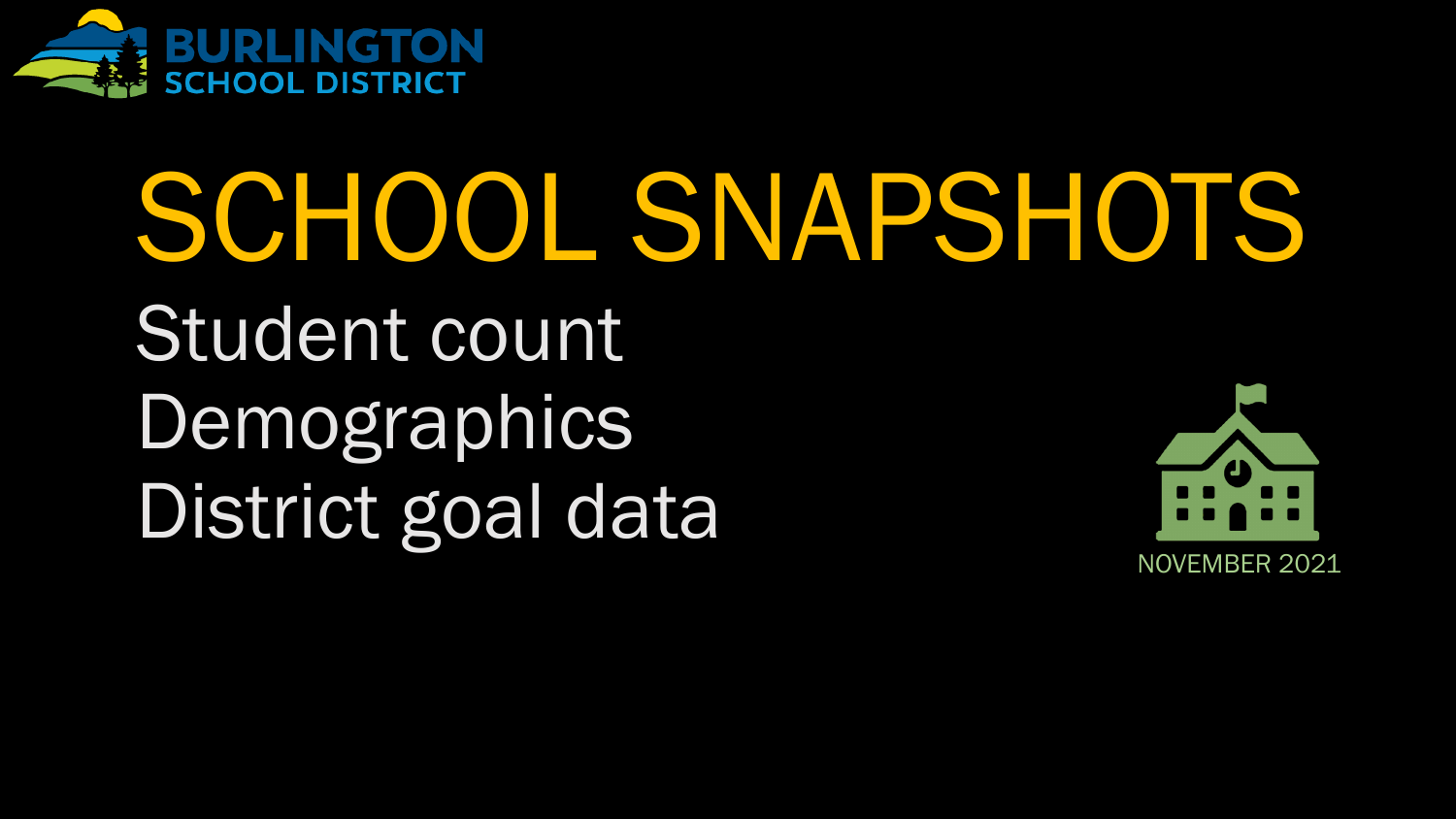

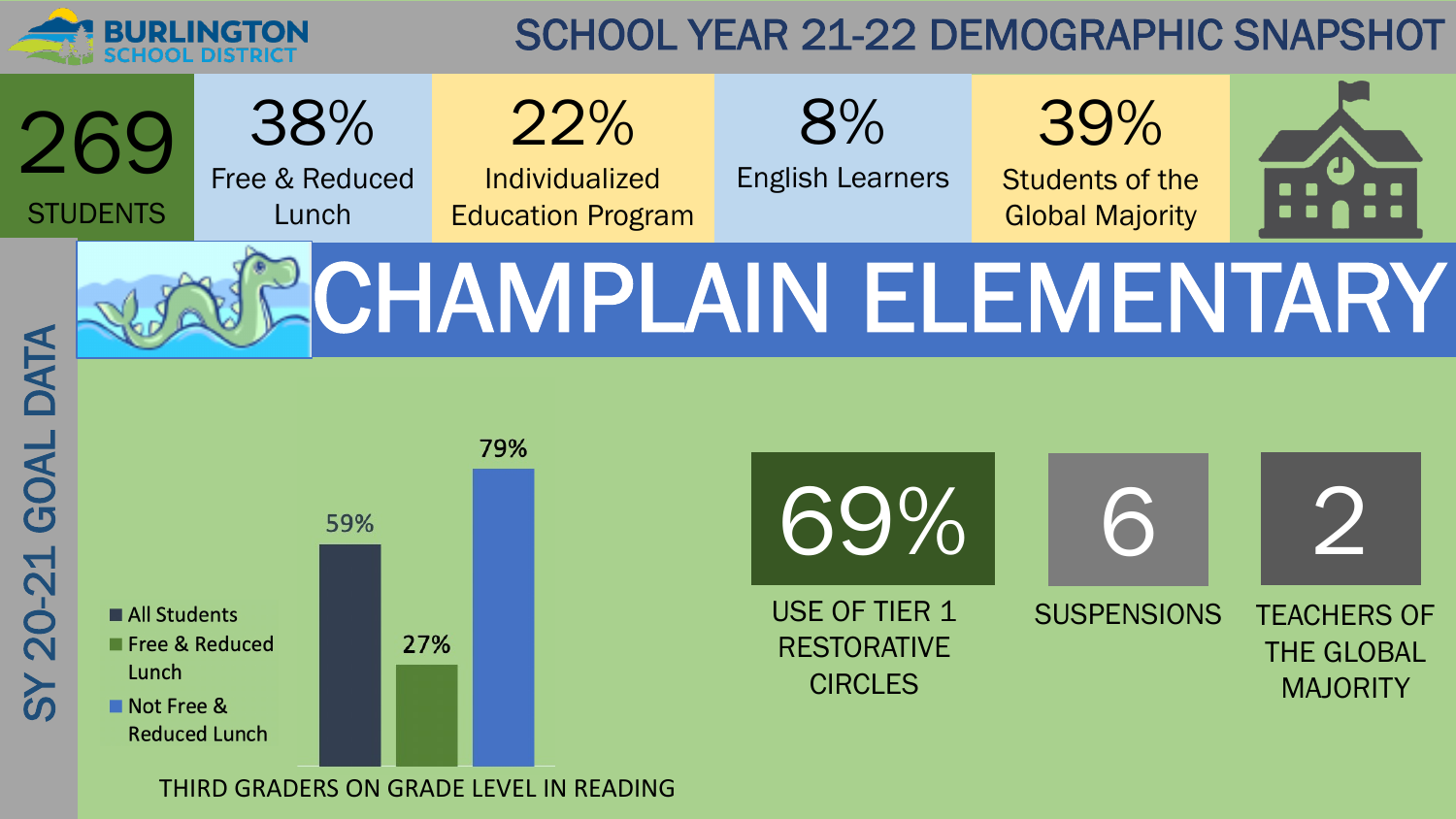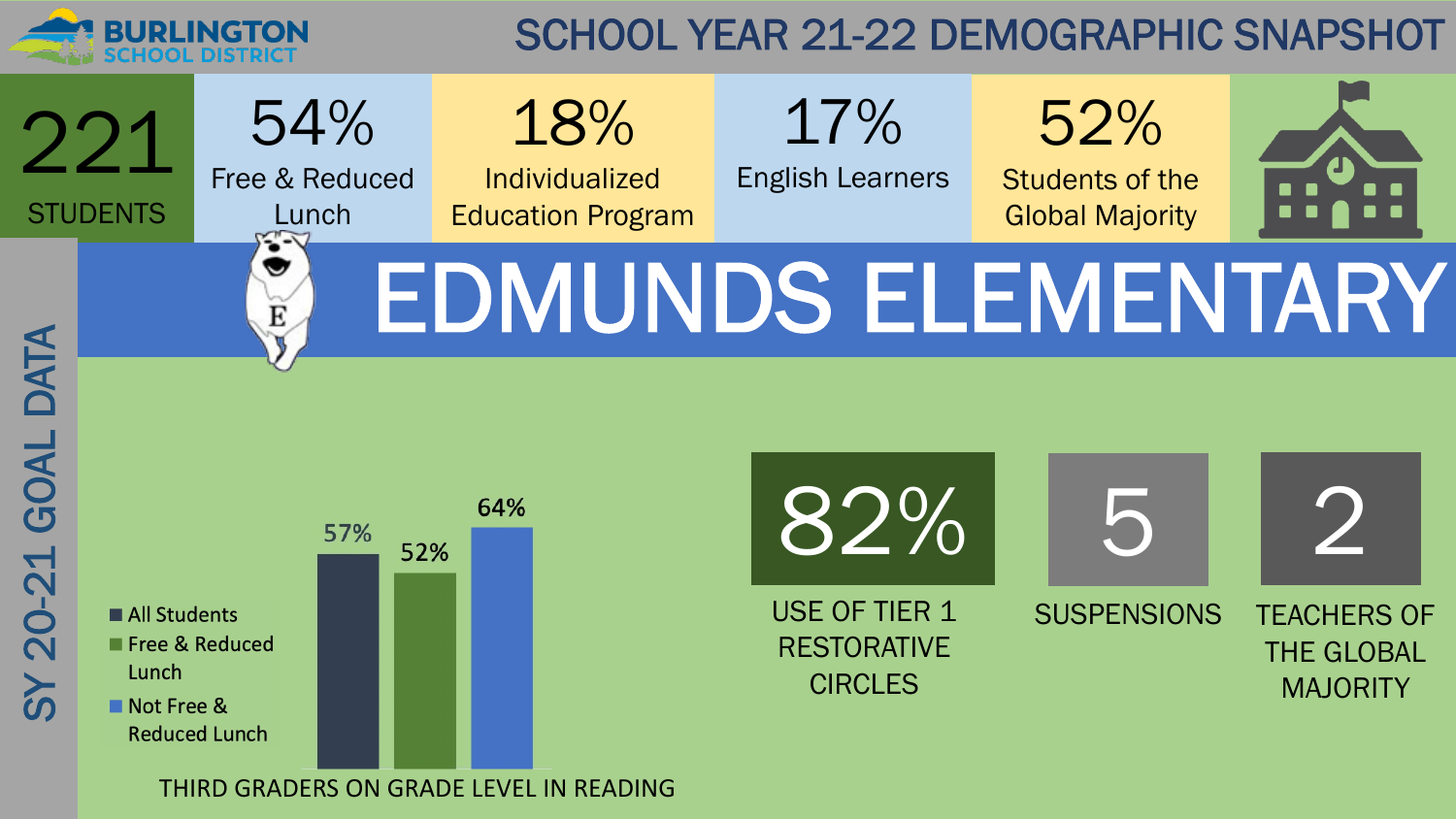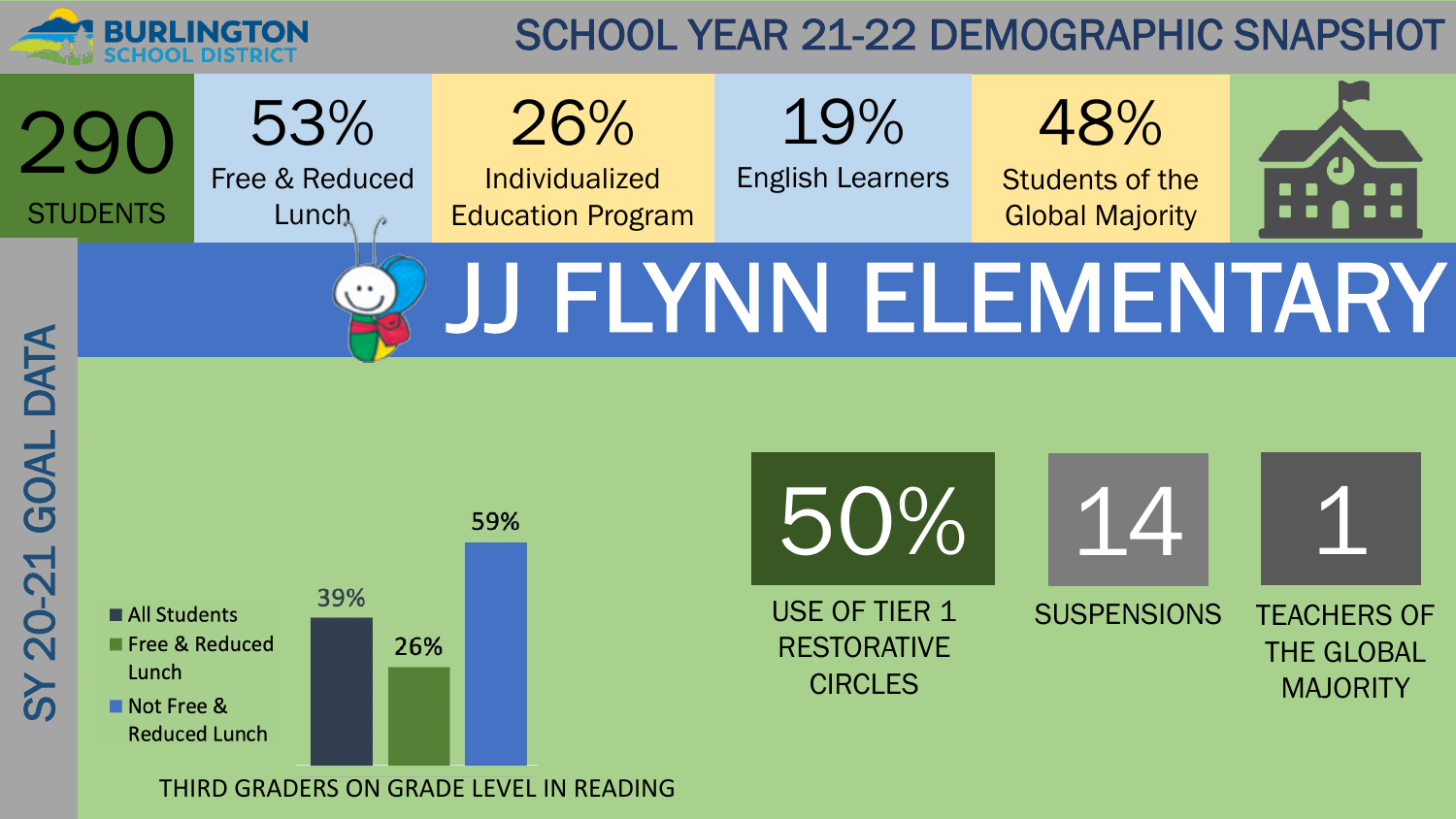

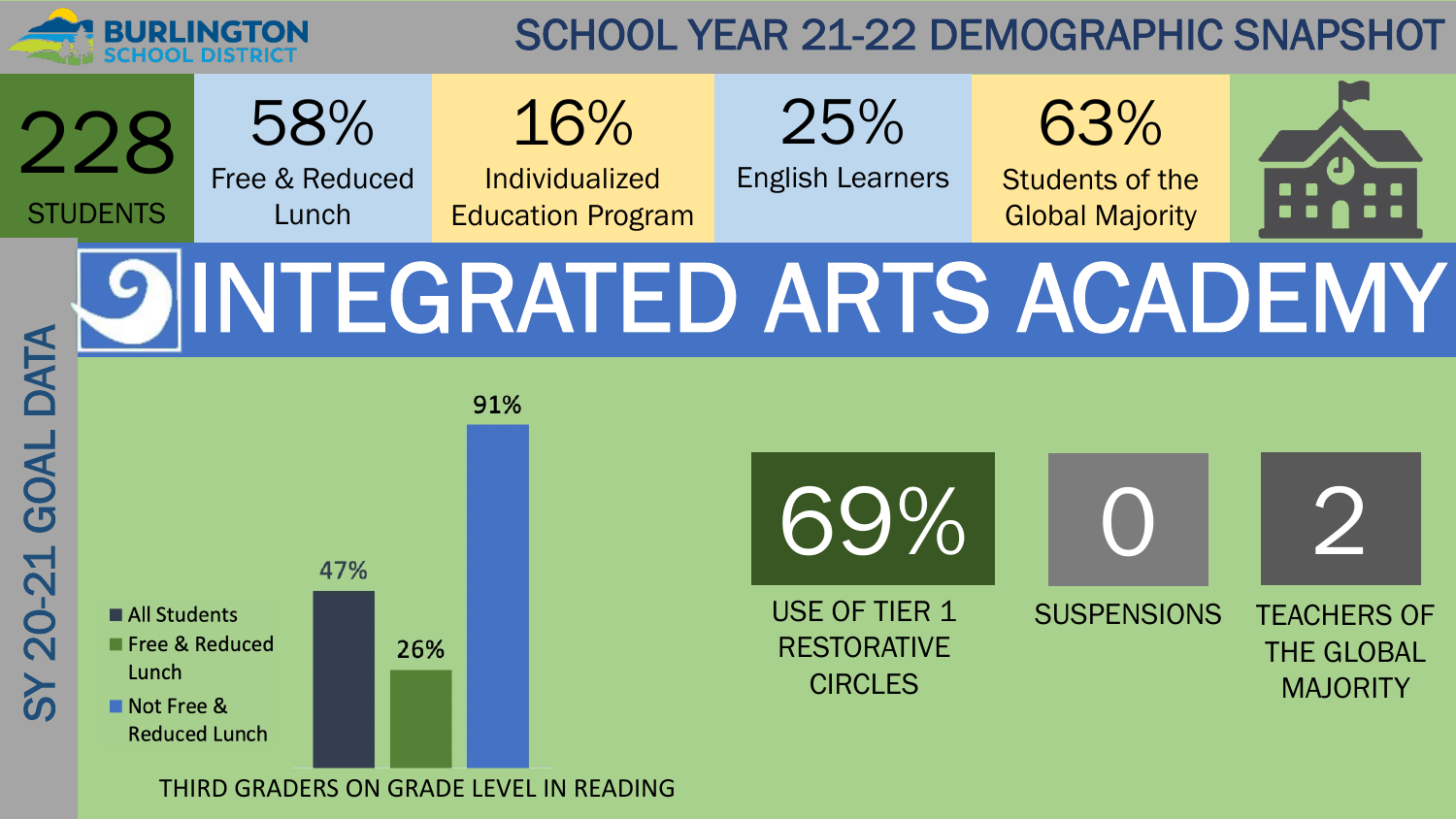

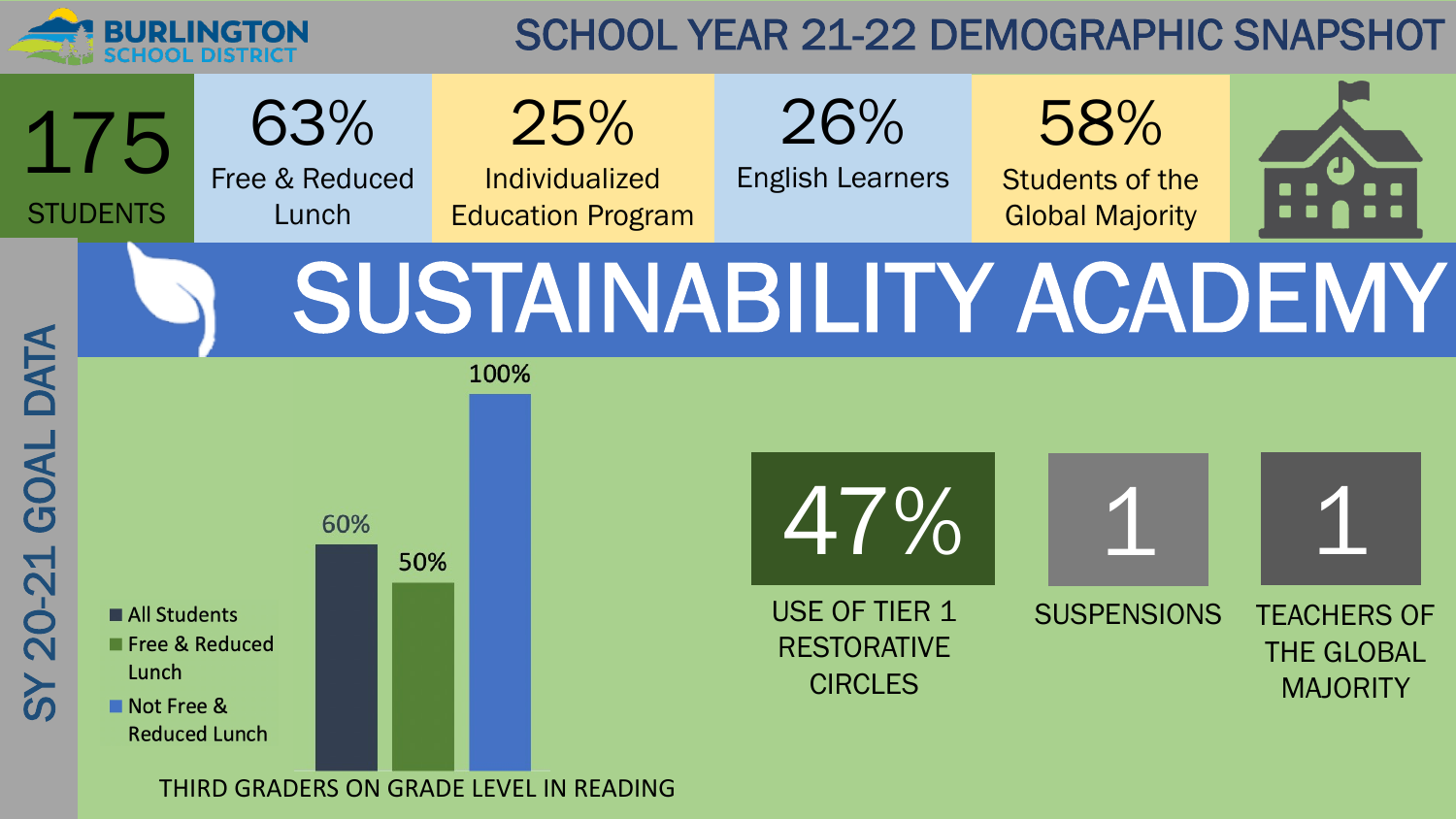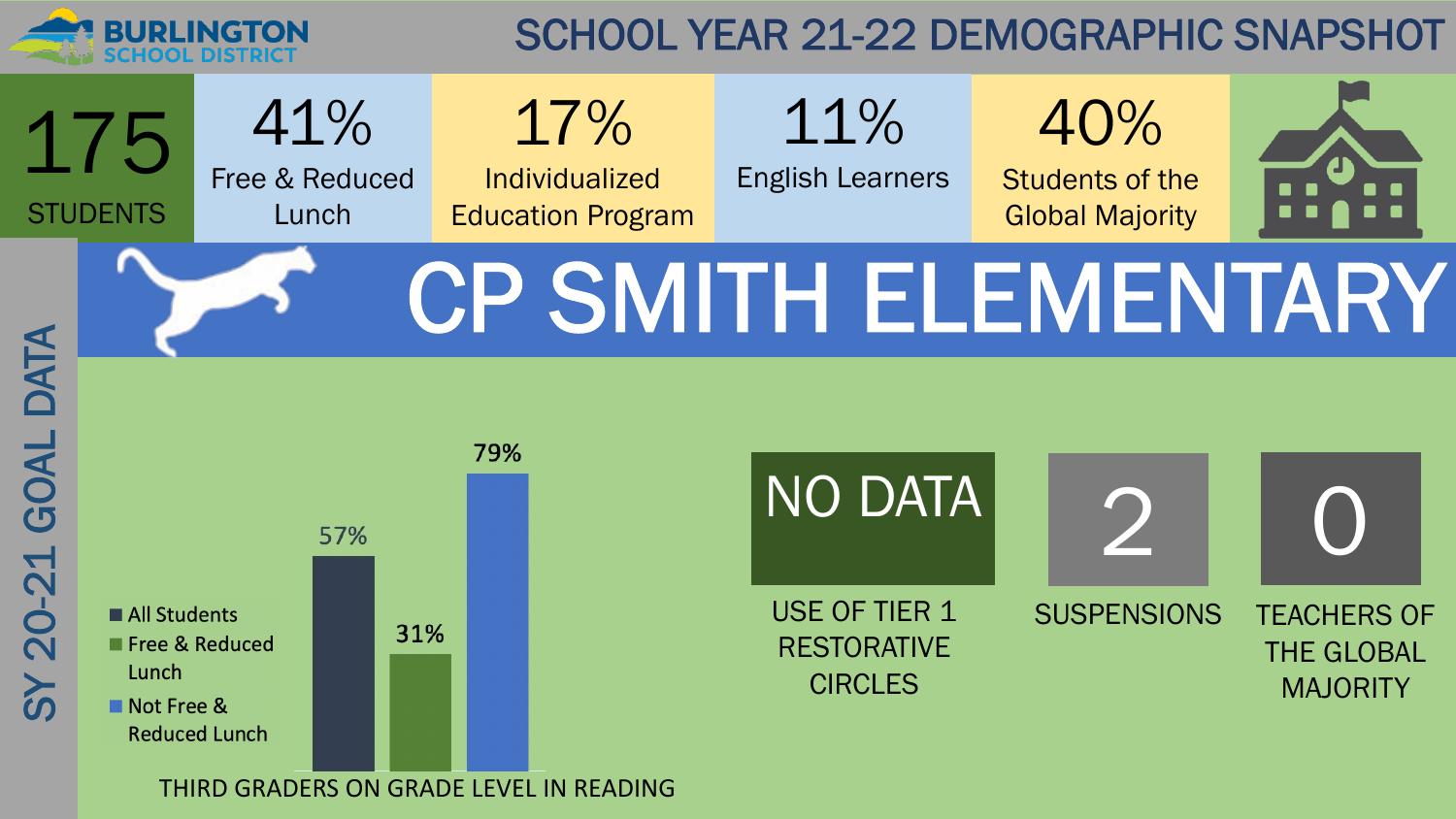



EIGHTH GRADERS ON GRADE LEVEL IN MATH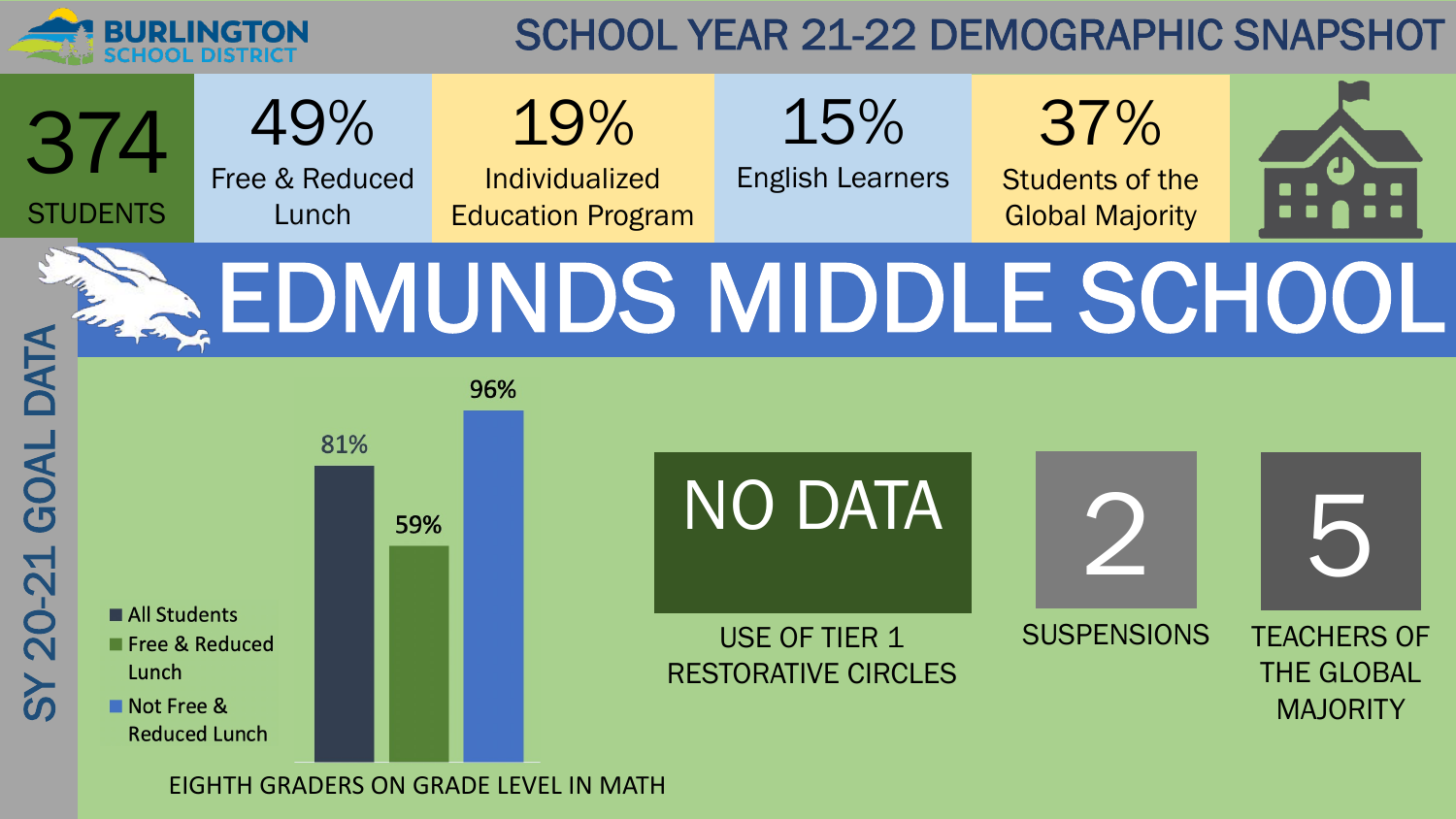

EIGHTH GRADERS ON GRADE LEVEL IN MATH